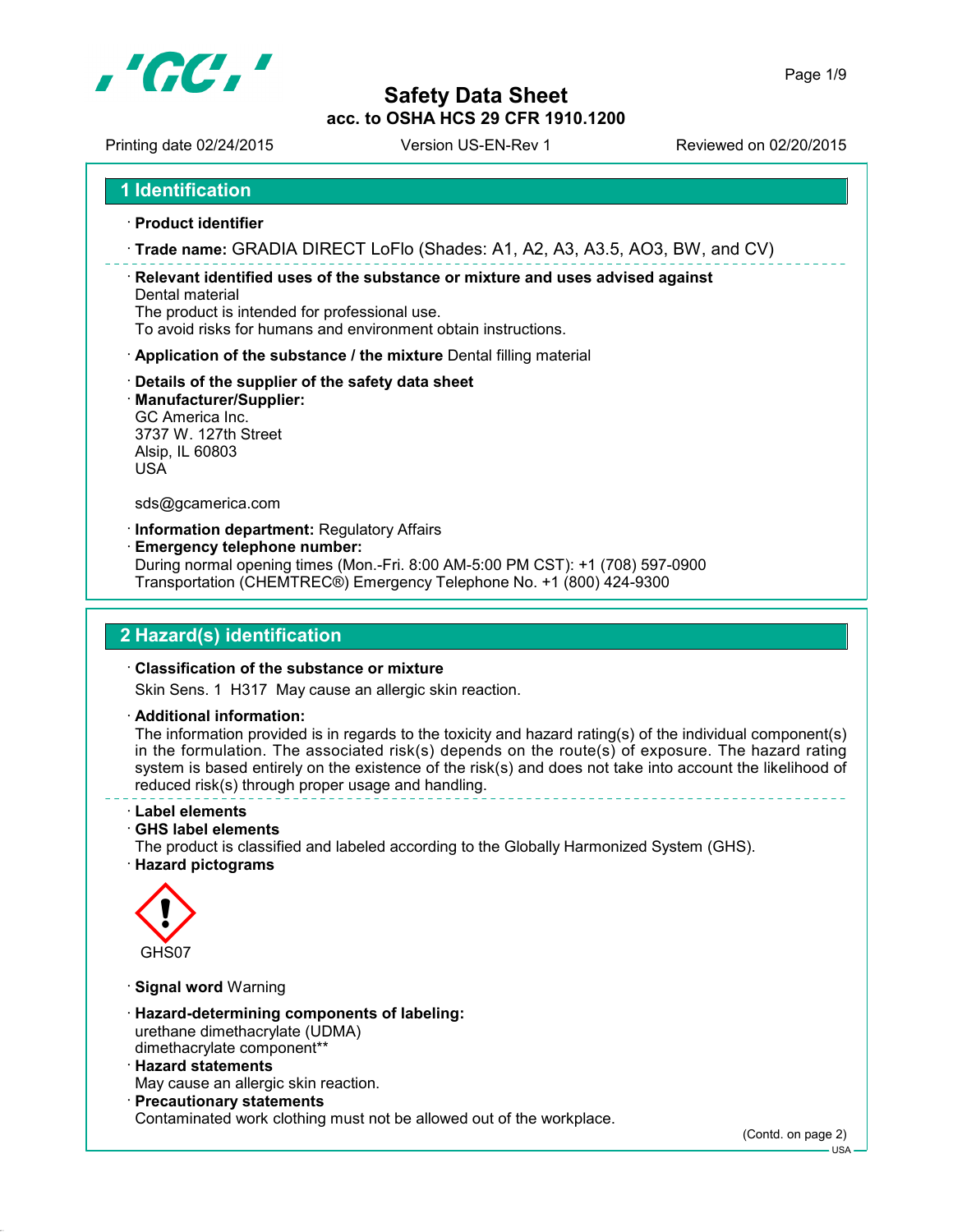Printing date 02/24/2015 Version US-EN-Rev 1 Reviewed on 02/20/2015

**Trade name:** GRADIA DIRECT LoFlo (Shades: A1, A2, A3, A3.5, AO3, BW, and CV)

| Avoid breathing dust/fume/gas/mist/vapors/spray                                                                                               | (Contd. of page 1) |
|-----------------------------------------------------------------------------------------------------------------------------------------------|--------------------|
| Wear protective gloves.                                                                                                                       |                    |
| Wash contaminated clothing before reuse.                                                                                                      |                    |
| If skin irritation or rash occurs: Get medical advice/attention.                                                                              |                    |
| Dispose of contents/container in accordance with local/regional/national/international regulations.                                           |                    |
| · Additional information:<br>2.6 % of the mixture consists of component(s) of unknown toxicity.                                               |                    |
| <b>Classification system:</b>                                                                                                                 |                    |
| NFPA ratings (scale 0 - 4)                                                                                                                    |                    |
|                                                                                                                                               |                    |
| Health = $1$                                                                                                                                  |                    |
| Fire $= 1$<br>Reactivity = $1$                                                                                                                |                    |
|                                                                                                                                               |                    |
| HMIS-ratings (scale 0 - 4)                                                                                                                    |                    |
| <b>HEALTH</b><br>$\vert$ 1 $\vert$<br>Health = $1$<br>Fire = $1$<br>$\boxed{1}$<br><b>FIRE</b><br>Reactivity = $1$<br>REACTIVITY <sup>1</sup> |                    |
| <b>∙ Other hazards</b>                                                                                                                        |                    |
| · Results of PBT and vPvB assessment                                                                                                          |                    |
| · PBT: Not applicable.                                                                                                                        |                    |
| · vPvB: Not applicable.                                                                                                                       |                    |
|                                                                                                                                               |                    |
| 3 Composition/information on ingredients                                                                                                      |                    |
|                                                                                                                                               |                    |
| <b>Chemical characterization: Mixtures</b>                                                                                                    |                    |
| Description: Mixture of the substances listed below with nonhazardous additions.                                                              |                    |
| <b>Dangerous components:</b>                                                                                                                  |                    |
| 72869-86-4 urethane dimethacrylate (UDMA)                                                                                                     | 25-50%             |
| dimethacrylate component**                                                                                                                    | 20-25%             |
| · Additional information:                                                                                                                     |                    |

If a substance is marked with \*\*, then substance is a trade secret. This is allowed under OSHA's Hazard Communication Standard (HCS) as a trade secret and under GHS as Confidential Business Information (CBI).

## **4 First-aid measures**

 **Description of first aid measures General information:** Immediately remove any clothing soiled by the product. If symptoms persist consult doctor.

 **After inhalation:** Supply fresh air; consult doctor in case of complaints. In case of unconsciousness place patient stably in side position for transportation. **After skin contact:** Immediately wash with water and soap and rinse thoroughly.

Seek medical treatment. **After eye contact:**

Rinse opened eye for several minutes under running water. If symptoms persist, consult a doctor.

(Contd. on page 3)

USA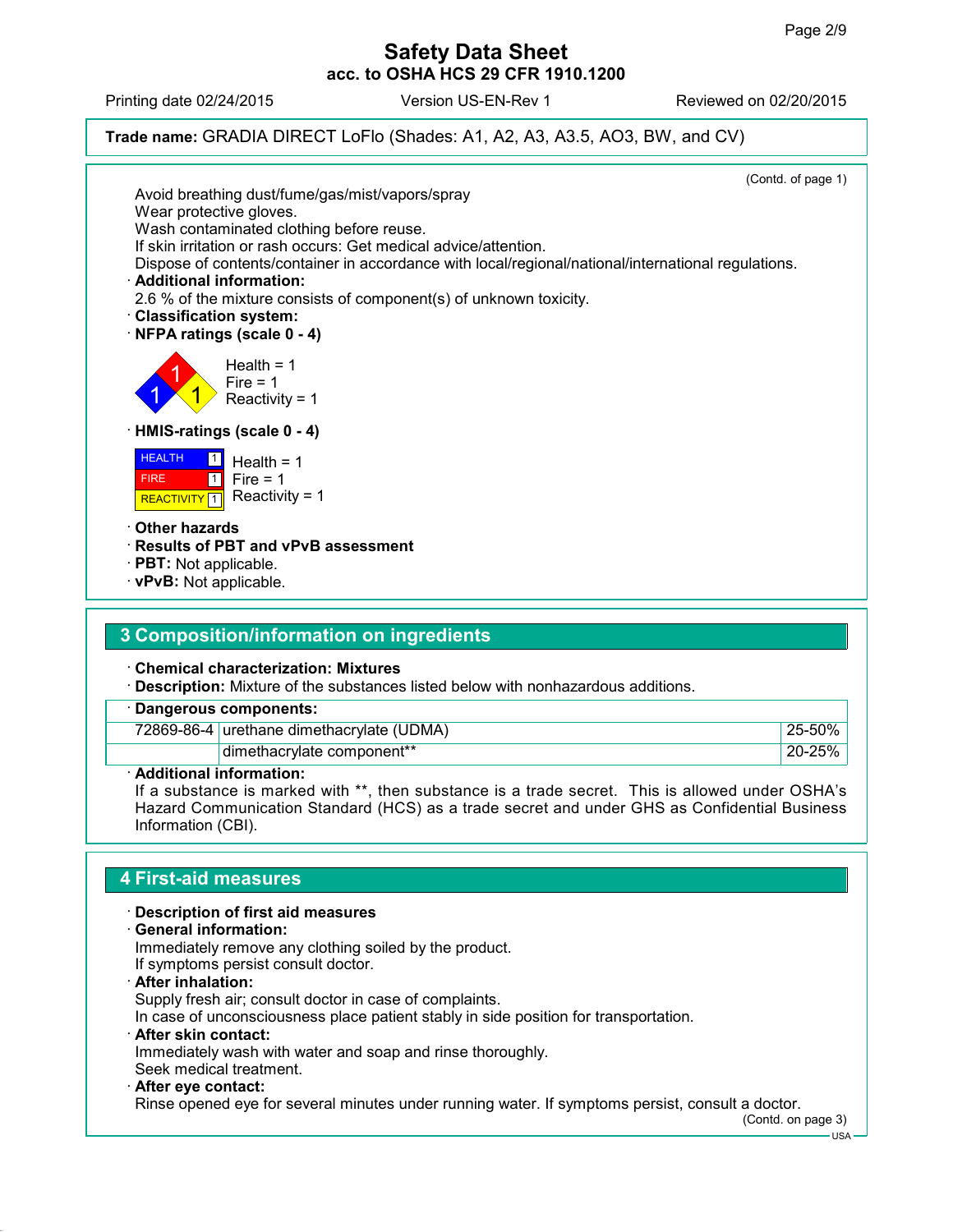Printing date 02/24/2015 Version US-EN-Rev 1 Reviewed on 02/20/2015

**Trade name:** GRADIA DIRECT LoFlo (Shades: A1, A2, A3, A3.5, AO3, BW, and CV)

(Contd. of page 2)

- **After swallowing:**
- Rinse out mouth and then drink plenty of water.
- If symptoms persist consult doctor.
- **Information for doctor:**
- **Most important symptoms and effects, both acute and delayed** Allergic reactions
- **Indication of any immediate medical attention and special treatment needed**

No further relevant information available.

## **5 Fire-fighting measures**

- **Extinguishing media**
- **Suitable extinguishing agents:** CO2, extinguishing powder or water spray. Fight larger fires with water spray or alcohol resistant foam. Use fire fighting measures that suit the environment.
- **For safety reasons unsuitable extinguishing agents:** Water with full jet
- **Special hazards arising from the substance or mixture**

Formation of toxic gases is possible during heating or in case of fire.

- **Advice for firefighters**
- **Protective equipment:** Wear self-contained respiratory protective device.
- **Additional information**

Dispose of fire debris and contaminated fire fighting water in accordance with official regulations.

#### **6 Accidental release measures**

 **Personal precautions, protective equipment and emergency procedures** Remove persons from danger area. Avoid contact with the eyes and skin. Wear protective clothing. **Environmental precautions:** Do not allow product to reach sewage system or any water course.

Inform respective authorities in case of seepage into water course or sewage system. Do not allow to penetrate the ground/soil.

In case of seepage into the ground inform responsible authorities.

- **Methods and material for containment and cleaning up:** Absorb liquid components with liquid-binding material. Dispose of the collected material according to regulations.
- **Reference to other sections** See Section 7 for information on safe handling. See Section 8 for information on personal protection equipment. See Section 13 for disposal information.

# **7 Handling and storage**

- **Handling:**
- **Precautions for safe handling**
- Observe instructions for use.

Ensure good ventilation/exhaustion at the workplace. Prevent formation of aerosols.

Avoid contact with the eyes and skin.

**Information about protection against explosions and fires:** No special measures required.

(Contd. on page 4)

USA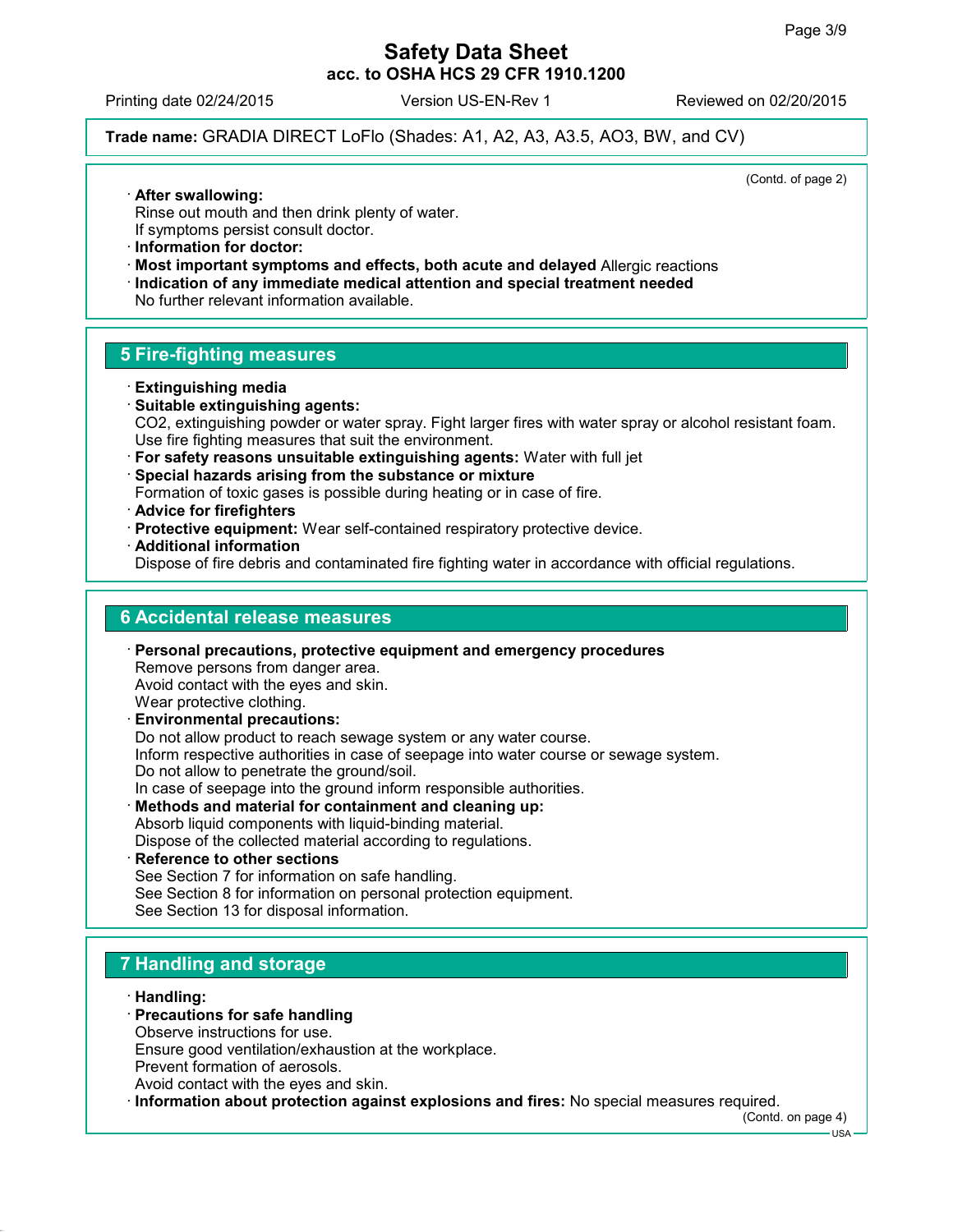Printing date 02/24/2015 Version US-EN-Rev 1 Reviewed on 02/20/2015

**Trade name:** GRADIA DIRECT LoFlo (Shades: A1, A2, A3, A3.5, AO3, BW, and CV)

(Contd. of page 3)

- **Storage:**
- **Requirements to be met by storerooms and receptacles:**
- Store only in unopened original receptacles.
- **Information about storage in one common storage facility:** Store away from foodstuffs.
- **Further information about storage conditions:** Observe instructions for use / storage.
- **Specific end use(s)** No further relevant information available.

#### **8 Exposure controls/personal protection**

**Additional information about design of technical systems:** No further data; see item 7.

- **Control parameters**
- **Components with limit values that require monitoring at the workplace:**

The product does not contain any relevant quantities of materials with critical values that have to be monitored at the workplace.

- **Additional information:** The lists that were valid during the creation were used as basis.
- **Exposure controls**
- **Personal protective equipment:**
- **General protective and hygienic measures:**

The usual precautionary measures for handling chemicals should be followed.

Avoid contact with the eyes and skin.

Wash hands before breaks and at the end of work.

Immediately remove all soiled and contaminated clothing.

- **Breathing equipment:** Suitable respiratory protective device recommended.
- **Protection of hands:** Protective gloves
- **Material of gloves**

The selection of the suitable gloves does not only depend on the material, but also on further marks of quality and varies from manufacturer to manufacturer. As the product is a preparation of several substances, the resistance of the glove material can not be calculated in advance and has therefore to be checked prior to the application.

 **Penetration time of glove material** The exact break through time has to be found out by the manufacturer of the protective gloves and has to be observed.

**Eye protection:** Safety glasses

#### **9 Physical and chemical properties**

- **Information on basic physical and chemical properties**
- **General Information**

| Appearance:                         |                                    |                    |
|-------------------------------------|------------------------------------|--------------------|
| Form:                               | Pasty                              |                    |
| Color:                              | According to product specification |                    |
| · Odor:                             | Nearly odorless                    |                    |
| Odor threshold:                     | Not determined.                    |                    |
| pH-value:                           | Not determined.                    |                    |
| Change in condition                 |                                    |                    |
| <b>Melting point/Melting range:</b> | Undetermined.                      |                    |
| <b>Boiling point/Boiling range:</b> | Undetermined.                      |                    |
|                                     |                                    | (Contd. on page 5) |

USA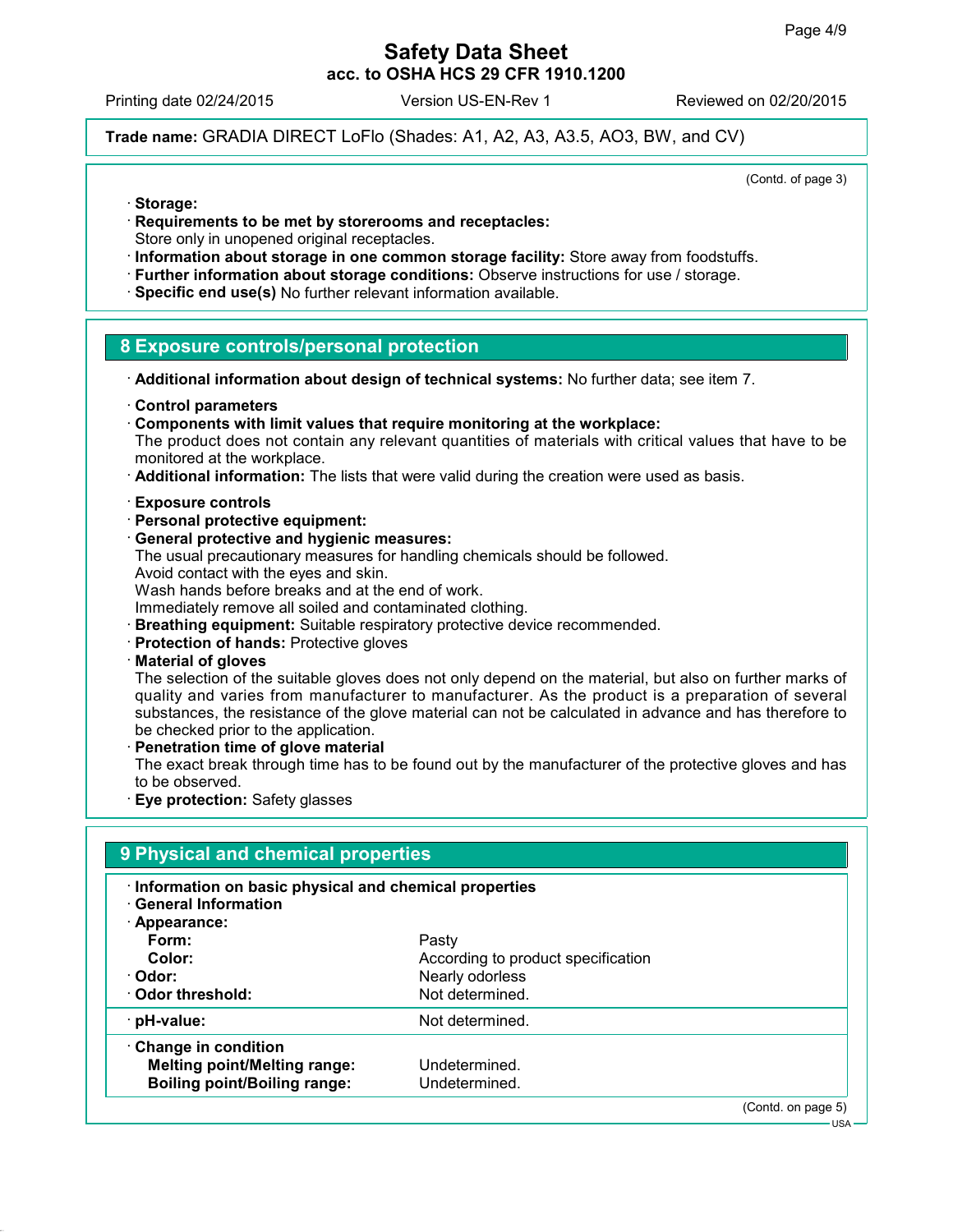Printing date 02/24/2015 Version US-EN-Rev 1 Reviewed on 02/20/2015

#### **Trade name:** GRADIA DIRECT LoFlo (Shades: A1, A2, A3, A3.5, AO3, BW, and CV)

|                                                            | (Contd. of page 4)                            |
|------------------------------------------------------------|-----------------------------------------------|
| · Flash point:                                             | Not applicable.                               |
| · Flammability (solid, gaseous):                           | Not applicable.                               |
| · Ignition temperature:                                    | Undetermined.                                 |
| <b>Decomposition temperature:</b>                          | Not determined.                               |
| · Auto igniting:                                           | Product is not selfigniting.                  |
| Danger of explosion:                                       | Product does not present an explosion hazard. |
| <b>Explosion limits:</b>                                   |                                               |
| Lower:                                                     | Not determined.                               |
| Upper:                                                     | Not determined.                               |
| · Vapor pressure:                                          | Not determined.                               |
| Density at 20 °C (68 °F):                                  | 1.9 g/cm <sup>3</sup> (15.856 lbs/gal)        |
| <b>Relative density</b>                                    | Not determined.                               |
| · Vapour density                                           | Not determined.                               |
| <b>Evaporation rate</b>                                    | Not determined.                               |
| · Solubility in / Miscibility with                         |                                               |
| Water:                                                     | Insoluble.                                    |
| · Partition coefficient (n-octanol/water): Not determined. |                                               |
| · Viscosity:                                               |                                               |
| Dynamic:                                                   | Not determined.                               |
| Kinematic:                                                 | Not determined.                               |
| · Solvent content:                                         |                                               |
| <b>Organic solvents:</b>                                   | 0.0%                                          |
| <b>Other information</b>                                   | No further relevant information available.    |

## **10 Stability and reactivity**

**Reactivity** No further relevant information available.

- **Chemical stability** Stable at ambient temperature.
- **Thermal decomposition / conditions to be avoided:** No decomposition if used according to specifications.
- **Possibility of hazardous reactions** No dangerous reactions known.
- **Conditions to avoid** No further relevant information available.
- **Incompatible materials:** No further relevant information available.
- **Hazardous decomposition products:** No dangerous decomposition products known.

#### **11 Toxicological information**

- **Information on toxicological effects**
- **Acute toxicity:**
- **LD/LC50 values that are relevant for classification:** No further relevant information available.
- **Primary irritant effect:**
- **on the skin:** No irritant effect.
- **on the eye:** No irritating effect.

(Contd. on page 6)

USA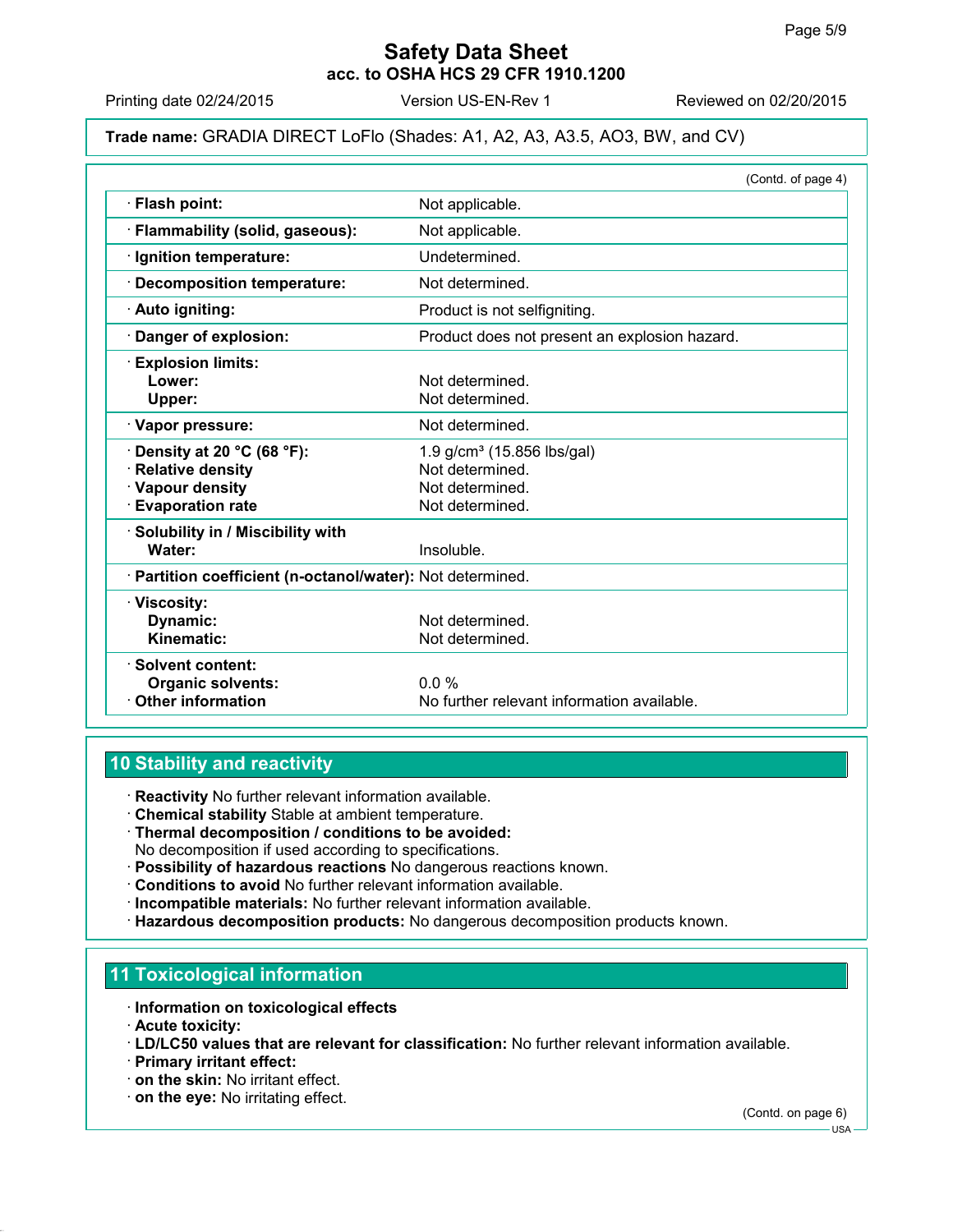Printing date 02/24/2015 Version US-EN-Rev 1 Reviewed on 02/20/2015

**Trade name:** GRADIA DIRECT LoFlo (Shades: A1, A2, A3, A3.5, AO3, BW, and CV)

(Contd. of page 5) **Sensitization:** Sensitization possible through skin contact. **Experience with humans:** May cause damage to kidneys. May cause damage to liver. **Additional toxicological information: Carcinogenic categories IARC (International Agency for Research on Cancer)** silicon dioxide 3 **NTP (National Toxicology Program)** None of the ingredients is listed. **OSHA-Ca (Occupational Safety & Health Administration)** None of the ingredients is listed. **Carcinogenic categories' legend:** IARC Group 1: The agent is carcinogenic to humans. IARC Group 2A: The agent is probably carcinogenic to humans. IARC Group 2B: The agent is possibly carcinogenic to humans. IARC Group 3: The agent is not classifiable as to its carcinogenicity to humans. IARC Group 4: The agent is probably not carcinogenic to humans. NTP K: Known to be human carcinogen.

NTP R: Reasonably anticipated to be human carcinogen.

### **12 Ecological information**

- **Toxicity**
- **Aquatic toxicity:** No further relevant information available.
- **Persistence and degradability** No further relevant information available.
- **Behavior in environmental systems:**
- **Bioaccumulative potential** No further relevant information available.
- **Mobility in soil** No further relevant information available.
- **Additional ecological information:**
- **General notes:**
- Water hazard class 3 (Self-assessment): extremely hazardous for water

Do not allow product to reach ground water, water course or sewage system, even in small quantities. Danger to drinking water if even extremely small quantities leak into the ground.

- **Results of PBT and vPvB assessment**
- **PBT:** Not applicable.
- **vPvB:** Not applicable.
- **Other adverse effects** No further relevant information available.

### **13 Disposal considerations**

- **Waste treatment methods**
- **Recommendation:**

Must not be disposed of together with household garbage. Do not allow product to reach sewage system.

(Contd. on page 7)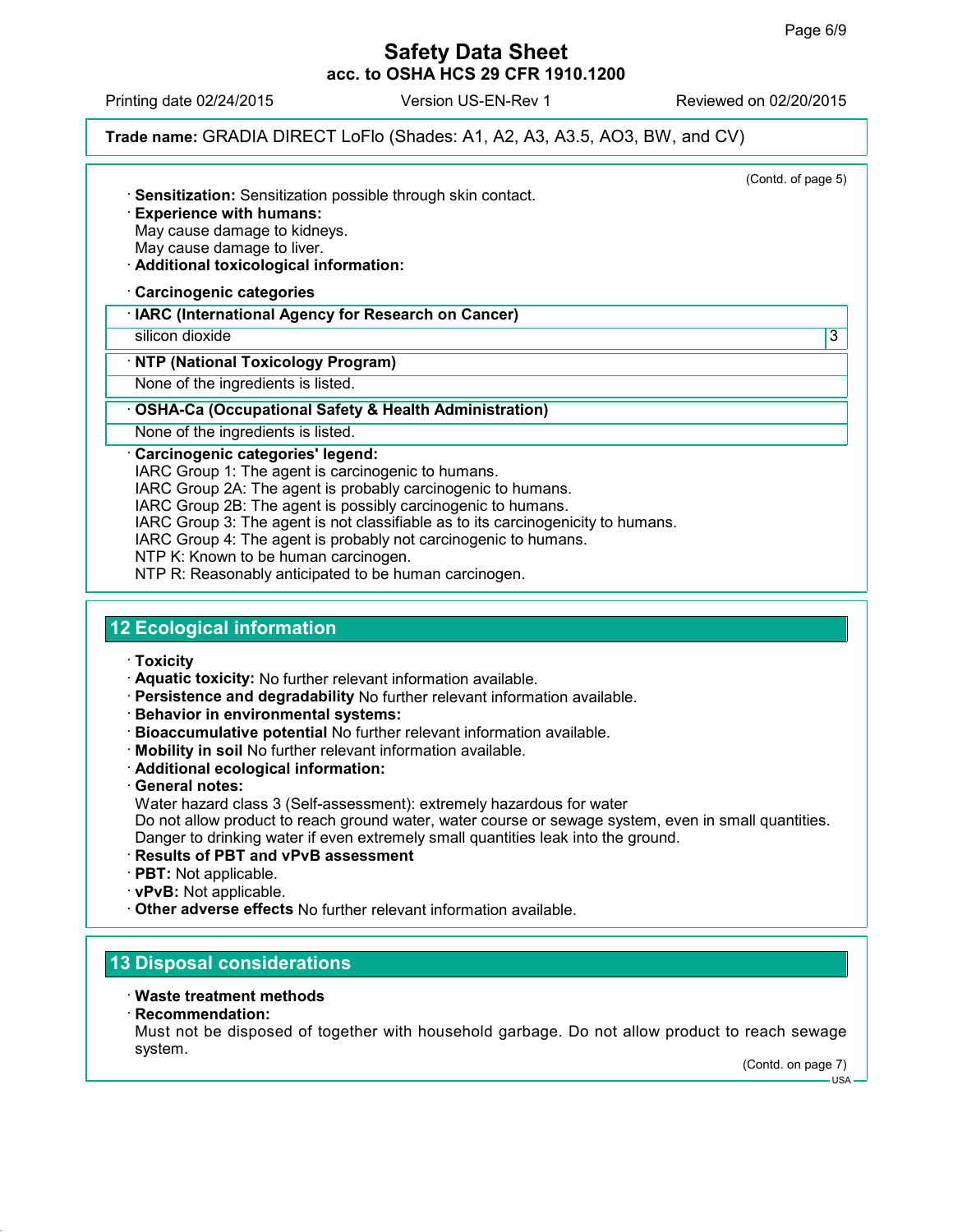Printing date 02/24/2015 Version US-EN-Rev 1 Reviewed on 02/20/2015

**Trade name:** GRADIA DIRECT LoFlo (Shades: A1, A2, A3, A3.5, AO3, BW, and CV)

(Contd. of page 6)

**Uncleaned packagings:**

**Recommendation:** Disposal must be made according to official regulations.

| <b>14 Transport information</b>                                                   |                 |
|-----------------------------------------------------------------------------------|-----------------|
| $\cdot$ UN-Number<br>· DOT, ADR, ADN, IMDG, IATA                                  | Void            |
| $\cdot$ UN proper shipping name<br>· DOT, ADR, ADN, IMDG, IATA                    | Void            |
| · Transport hazard class(es)                                                      |                 |
| · DOT, ADR, ADN, IMDG, IATA<br>· Class                                            | Void            |
| · Packing group<br>· DOT, ADR, IMDG, IATA                                         | Void            |
| · Environmental hazards:<br>· Marine pollutant:                                   | <b>No</b>       |
| · Special precautions for user                                                    | Not applicable. |
| Transport in bulk according to Annex II of<br><b>MARPOL73/78 and the IBC Code</b> | Not applicable. |
| · UN "Model Regulation":                                                          |                 |

# **15 Regulatory information**

 **Safety, health and environmental regulations/legislation specific for the substance or mixture SARA (Superfund Amendments and Reauthorization Act)**

**Section 355 (extremely hazardous substances):**

None of the ingredient is listed.

**Section 313 (Specific toxic chemical listings):**

None of the ingredients is listed.

**TSCA (Toxic Substances Control Act):**

glass, oxide, chemicals

urethane dimethacrylate (UDMA)

dimethacrylate component\*\*

silicon dioxide

UV-light absorber\*\*

silane\*\*

terephthalate component\*\*

**Carcinogenic categories**

**EPA (Environmental Protection Agency)**

None of the ingredients is listed.

(Contd. on page 8)

USA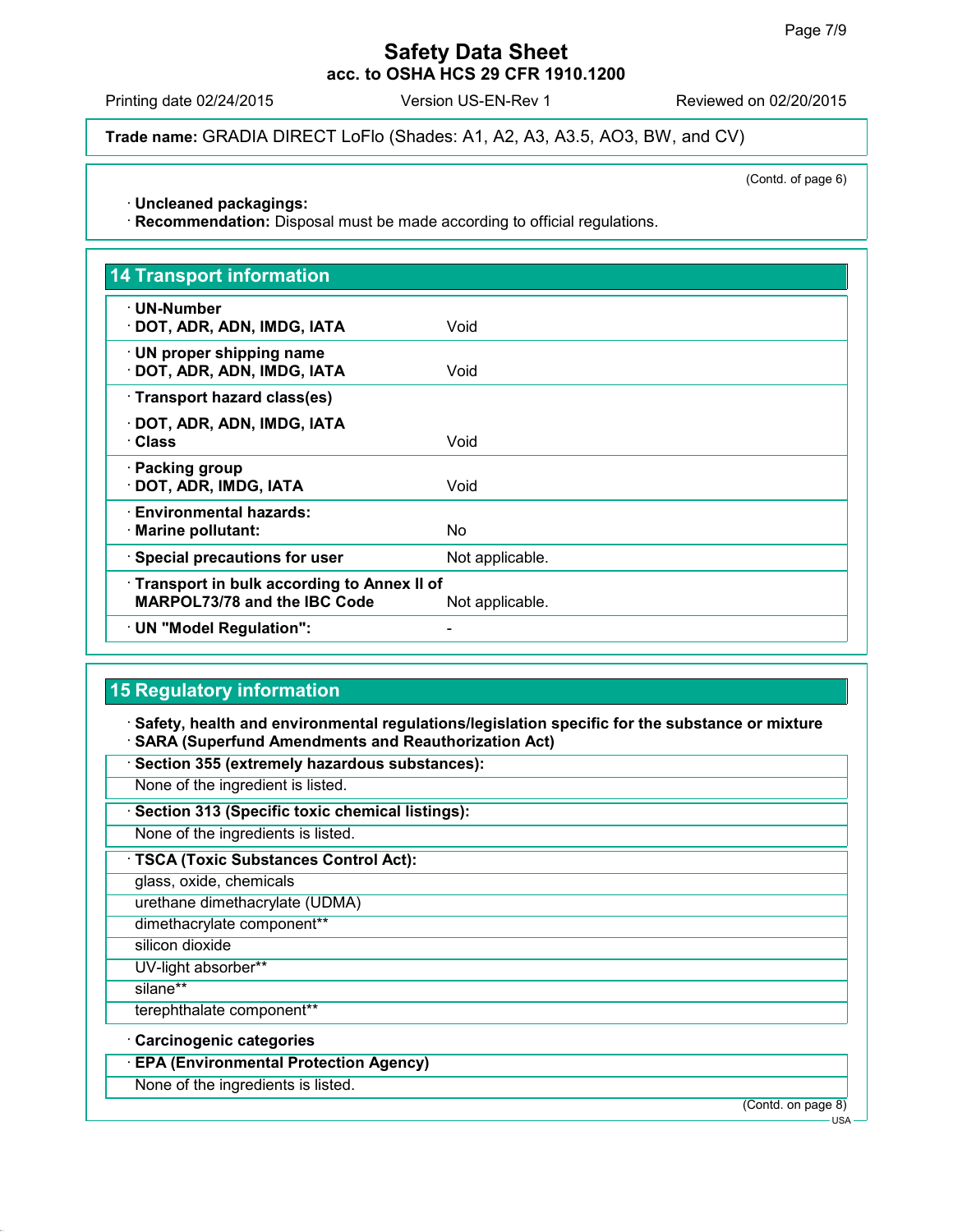Printing date 02/24/2015 Version US-EN-Rev 1 Reviewed on 02/20/2015

**Trade name:** GRADIA DIRECT LoFlo (Shades: A1, A2, A3, A3.5, AO3, BW, and CV)

(Contd. of page 7)

| None of the ingredients is listed.                                                                                                                                                                                                                                                                                                                                                                                                                                                                                                                                                                                                                                                                                                                                                                                                                                                                                                                                                                                                                                                                                                                                                  |                               |
|-------------------------------------------------------------------------------------------------------------------------------------------------------------------------------------------------------------------------------------------------------------------------------------------------------------------------------------------------------------------------------------------------------------------------------------------------------------------------------------------------------------------------------------------------------------------------------------------------------------------------------------------------------------------------------------------------------------------------------------------------------------------------------------------------------------------------------------------------------------------------------------------------------------------------------------------------------------------------------------------------------------------------------------------------------------------------------------------------------------------------------------------------------------------------------------|-------------------------------|
|                                                                                                                                                                                                                                                                                                                                                                                                                                                                                                                                                                                                                                                                                                                                                                                                                                                                                                                                                                                                                                                                                                                                                                                     |                               |
| NIOSH-Ca (National Institute for Occupational Safety and Health)                                                                                                                                                                                                                                                                                                                                                                                                                                                                                                                                                                                                                                                                                                                                                                                                                                                                                                                                                                                                                                                                                                                    |                               |
| None of the ingredients is listed.                                                                                                                                                                                                                                                                                                                                                                                                                                                                                                                                                                                                                                                                                                                                                                                                                                                                                                                                                                                                                                                                                                                                                  |                               |
| <b>GHS label elements</b><br>The product is classified and labeled according to the Globally Harmonized System (GHS).<br><b>Hazard pictograms</b>                                                                                                                                                                                                                                                                                                                                                                                                                                                                                                                                                                                                                                                                                                                                                                                                                                                                                                                                                                                                                                   |                               |
| GHS07                                                                                                                                                                                                                                                                                                                                                                                                                                                                                                                                                                                                                                                                                                                                                                                                                                                                                                                                                                                                                                                                                                                                                                               |                               |
| · Signal word Warning                                                                                                                                                                                                                                                                                                                                                                                                                                                                                                                                                                                                                                                                                                                                                                                                                                                                                                                                                                                                                                                                                                                                                               |                               |
| · Hazard-determining components of labeling:<br>urethane dimethacrylate (UDMA)<br>dimethacrylate component**<br><b>Hazard statements</b><br>May cause an allergic skin reaction.<br>· Precautionary statements<br>Contaminated work clothing must not be allowed out of the workplace.<br>Avoid breathing dust/fume/gas/mist/vapors/spray<br>Wear protective gloves.<br>Wash contaminated clothing before reuse.<br>If skin irritation or rash occurs: Get medical advice/attention.<br>Dispose of contents/container in accordance with local/regional/national/international regulations.<br>Chemical safety assessment: A Chemical Safety Assessment has not been carried out.                                                                                                                                                                                                                                                                                                                                                                                                                                                                                                   |                               |
|                                                                                                                                                                                                                                                                                                                                                                                                                                                                                                                                                                                                                                                                                                                                                                                                                                                                                                                                                                                                                                                                                                                                                                                     |                               |
| <b>16 Other information</b>                                                                                                                                                                                                                                                                                                                                                                                                                                                                                                                                                                                                                                                                                                                                                                                                                                                                                                                                                                                                                                                                                                                                                         |                               |
| <b>Department issuing MSDS: Regulatory Affairs</b><br>Contact:<br><b>Regulatory Affairs</b><br>Telephone No. +1 (708) 597-0900                                                                                                                                                                                                                                                                                                                                                                                                                                                                                                                                                                                                                                                                                                                                                                                                                                                                                                                                                                                                                                                      |                               |
| sds@gcamerica.com<br>Date of preparation / last revision 02/24/2015 / -<br>· Abbreviations and acronyms:<br>GHS: Globally Harmonized System of Classification and Labelling of Chemicals<br>HCS: Hazard Communication Standard (USA)<br><b>MSDS: Material Safety Data Sheet</b><br><b>SDS: Safety Data Sheet</b><br>ADN: Accord européen relatif au transport international des marchandises dangereuses par voies de navigation intérieures<br>(European Agreement Concerning the International Carriage of Dangerous Goods by Inland Waterways)<br>ECHA: European Chemicals Agency<br>OSHA: Occupational Safety and Health Administration (USA)<br>ADR: Accord européen sur le transport des marchandises dangereuses par Route (European Agreement concerning the<br>International Carriage of Dangerous Goods by Road)<br>IMDG: International Maritime Code for Dangerous Goods<br>DOT: US Department of Transportation<br>IATA: International Air Transport Association<br>ACGIH: American Conference of Governmental Industrial Hygienists<br>CAS: Chemical Abstracts Service (division of the American Chemical Society)<br>NFPA: National Fire Protection Association (USA) |                               |
| HMIS: Hazardous Materials Identification System (USA)                                                                                                                                                                                                                                                                                                                                                                                                                                                                                                                                                                                                                                                                                                                                                                                                                                                                                                                                                                                                                                                                                                                               | (Contd. on page 9)<br>$USA -$ |